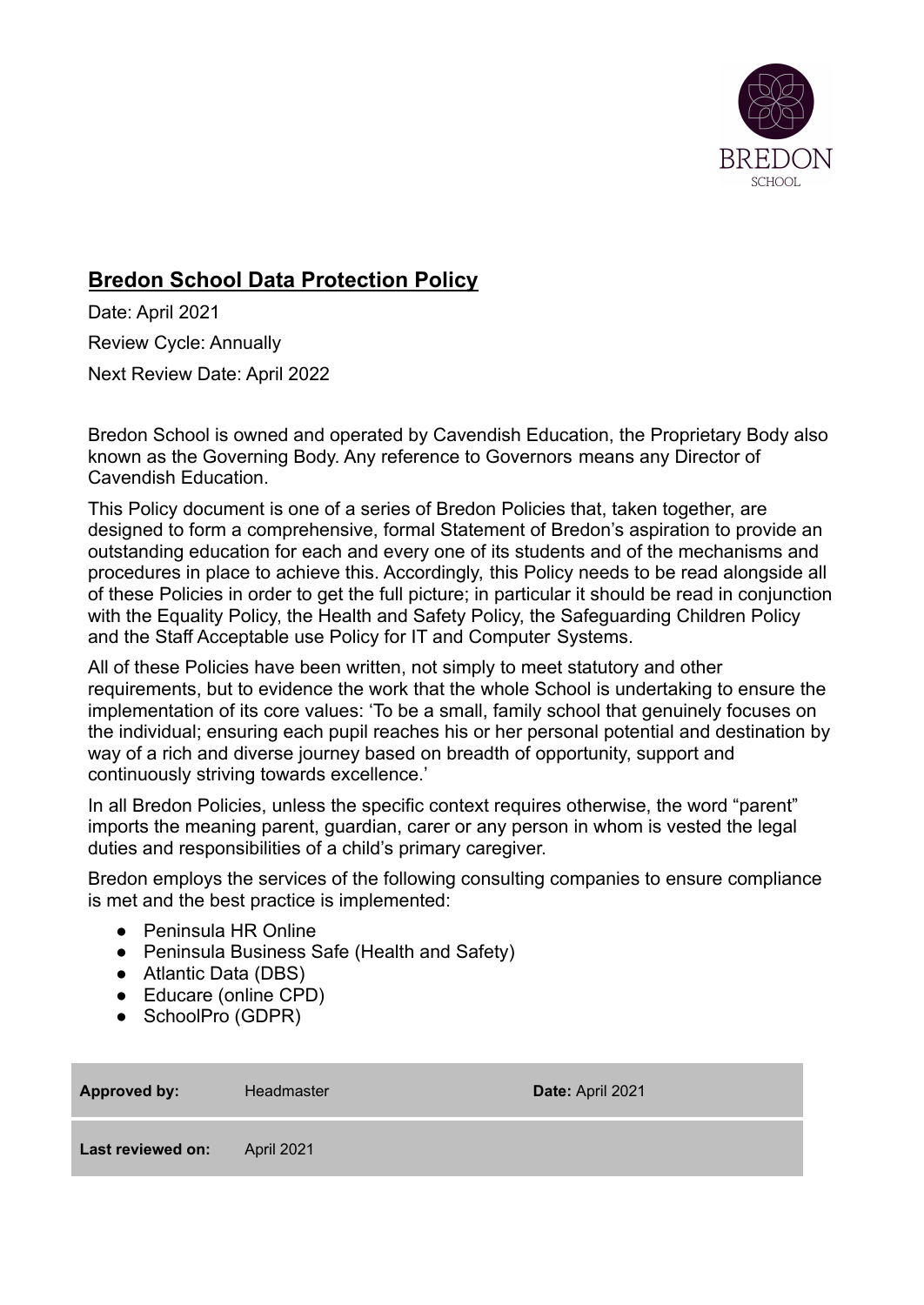**Contents** 

| 1. Aims                                                    | 3                 |
|------------------------------------------------------------|-------------------|
| 2. Legislation and guidance                                | 3                 |
| 3. Definitions                                             | 3                 |
| 4. The data controller                                     | 4                 |
| 5. Roles and responsibilities                              | 4                 |
| 6. Data protection principles                              | 5                 |
| 7. Collecting personal data                                | 5                 |
| 8. Sharing personal data                                   | 6                 |
| 9. Subject access requests and other rights of individuals | 6                 |
| 10. Parental requests to see the educational record        | 9                 |
| 11. Biometric recognition systems                          | 9                 |
| 12. CCTV                                                   | 10                |
| 13. Photographs and videos                                 | 10                |
| 14. Data protection by design and default                  | 10                |
| 15. Data security and storage of records                   | 11                |
| 16. Disposal of records                                    | 11                |
| 17. Personal data breaches                                 | 11                |
| 18. Training                                               | 12                |
| 19. Monitoring arrangements                                | $12 \overline{ }$ |
| 20. Links with other policies                              | $12 \overline{ }$ |
| Appendix 1: Personal data breach procedure                 | 13                |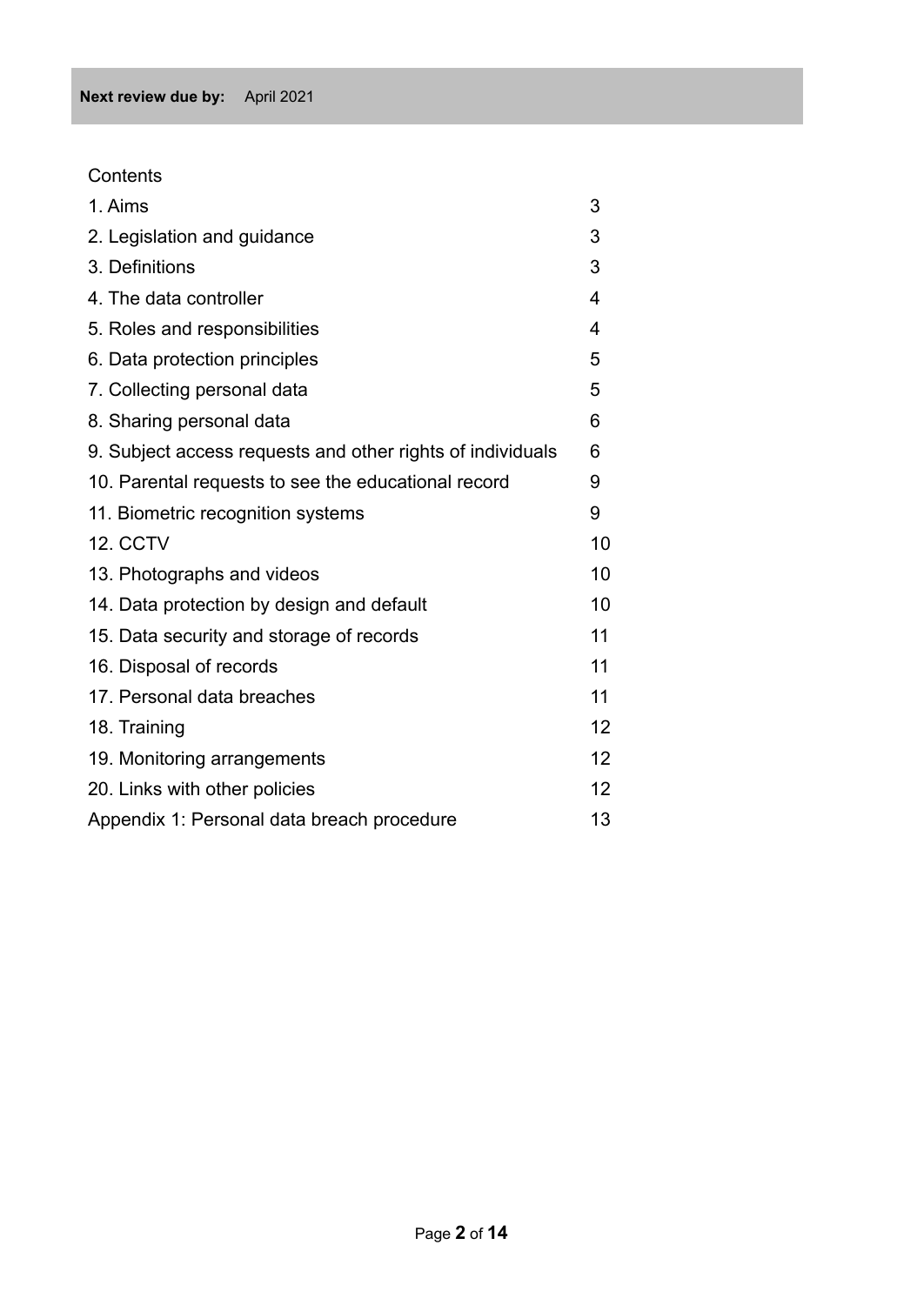# **1. Aims**

Our school aims to ensure that all personal data collected about staff, pupils, parents, governors, visitors and other individuals is collected, stored and processed in accordance with the [General Data Protection Regulation \(GDPR\)](http://data.consilium.europa.eu/doc/document/ST-5419-2016-INIT/en/pdf) and the expected provisions of the Data Protection Act 2018 (DPA 2018) as set out in the [Data Protection Bill.](https://publications.parliament.uk/pa/bills/cbill/2017-2019/0153/18153.pdf)

This policy applies to all personal data, regardless of whether it is in paper or electronic format.

# **2. Legislation and guidance**

This policy meets the requirements of the GDPR and the expected provisions of the DPA 2018. It is based on guidance published by the Information Commissioner's Office (ICO) on the [GDPR](https://ico.org.uk/for-organisations/guide-to-the-general-data-protection-regulation-gdpr/) and the ICO's [code of practice for subject](https://ico.org.uk/media/for-organisations/documents/2014223/subject-access-code-of-practice.pdf) access requests. It also reflects the ICO's [code of practice](https://ico.org.uk/media/for-organisations/documents/1542/cctv-code-of-practice.pdf) for the use of surveillance cameras and personal information.

In addition, this policy complies with regulation 5 of the [Education \(Pupil Information\)](http://www.legislation.gov.uk/uksi/2005/1437/regulation/5/made) [\(England\) Regulations 2005](http://www.legislation.gov.uk/uksi/2005/1437/regulation/5/made), which gives parents the right of access to their child's educational record.

| <b>3. Definitions</b> |  |
|-----------------------|--|
|-----------------------|--|

| <b>Term</b>                                   | <b>Definition</b>                                                                                                                               |  |
|-----------------------------------------------|-------------------------------------------------------------------------------------------------------------------------------------------------|--|
| <b>Personal data</b>                          | Any information relating to an identified, or identifiable,<br>individual.                                                                      |  |
|                                               | This may include the individual's:                                                                                                              |  |
|                                               | name (including initials)<br>$\bullet$                                                                                                          |  |
|                                               | identification number<br>$\bullet$                                                                                                              |  |
|                                               | location data<br>$\bullet$                                                                                                                      |  |
|                                               | online identifier, such as a username                                                                                                           |  |
|                                               | It may also include factors specific to the individual's<br>physical, physiological, genetic, mental, economic,<br>cultural or social identity. |  |
| <b>Special categories of</b><br>personal data | Personal data which is more sensitive and so needs<br>more protection, including information about an<br>individual's:                          |  |
|                                               | racial or ethnic origin<br>$\bullet$                                                                                                            |  |
|                                               | political opinions<br>$\bullet$                                                                                                                 |  |
|                                               | religious or philosophical beliefs<br>$\bullet$                                                                                                 |  |
|                                               | trade union membership<br>$\bullet$                                                                                                             |  |
|                                               | genetics<br>$\bullet$                                                                                                                           |  |
|                                               | biometrics (such as fingerprints, retina and iris<br>$\bullet$<br>patterns), where used for identification purposes                             |  |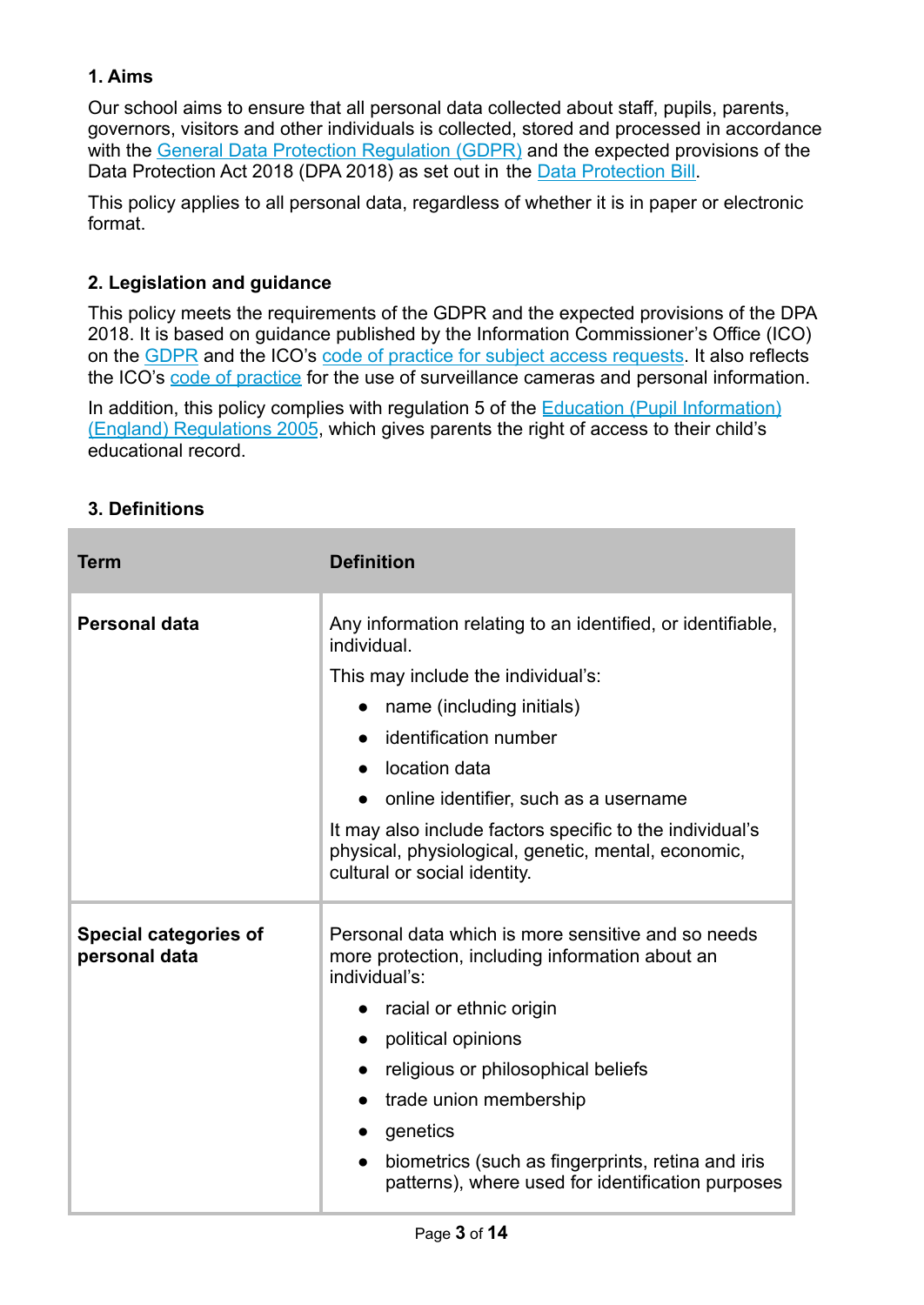|                      | health - physical or mental<br>sex life or sexual orientation                                                                                                                                                                    |
|----------------------|----------------------------------------------------------------------------------------------------------------------------------------------------------------------------------------------------------------------------------|
| <b>Processing</b>    | Anything done to personal data, such as collecting,<br>recording, organising, structuring, storing, adapting,<br>altering, retrieving, using, disseminating, erasing or<br>destroying.<br>Processing can be automated or manual. |
| Data subject         | The identified or identifiable individual whose personal<br>data is held or processed.                                                                                                                                           |
| Data controller      | A person or organisation that determines the purposes<br>and the means of processing of personal data.                                                                                                                           |
| Data processor       | A person or other body, other than an employee of the<br>data controller, who processes personal data on behalf<br>of the data controller.                                                                                       |
| Personal data breach | A breach of security leading to the accidental or<br>unlawful destruction, loss, alteration, unauthorised<br>disclosure of, or access to personal data.                                                                          |

### **4. The data controller**

Our school processes personal data relating to parents, pupils, staff, governors, visitors and others, and therefore is a data controller.

The school is registered as a data controller with the ICO and will renew this registration annually or as otherwise legally required.

### **5. Roles and responsibilities**

This policy applies to **all staff** employed by our school, and to external organisations or individuals working on our behalf. Staff who do not comply with this policy may face disciplinary action.

### **5.1 Board of Directors**

The Cavendish Education Group Board of Directors has overall responsibility for ensuring that our school complies with all relevant data protection obligations.

### **5.2 Data protection officer**

The data protection officer (DPO) is responsible for overseeing the implementation of this policy, monitoring our compliance with data protection law, and developing related policies and guidelines where applicable.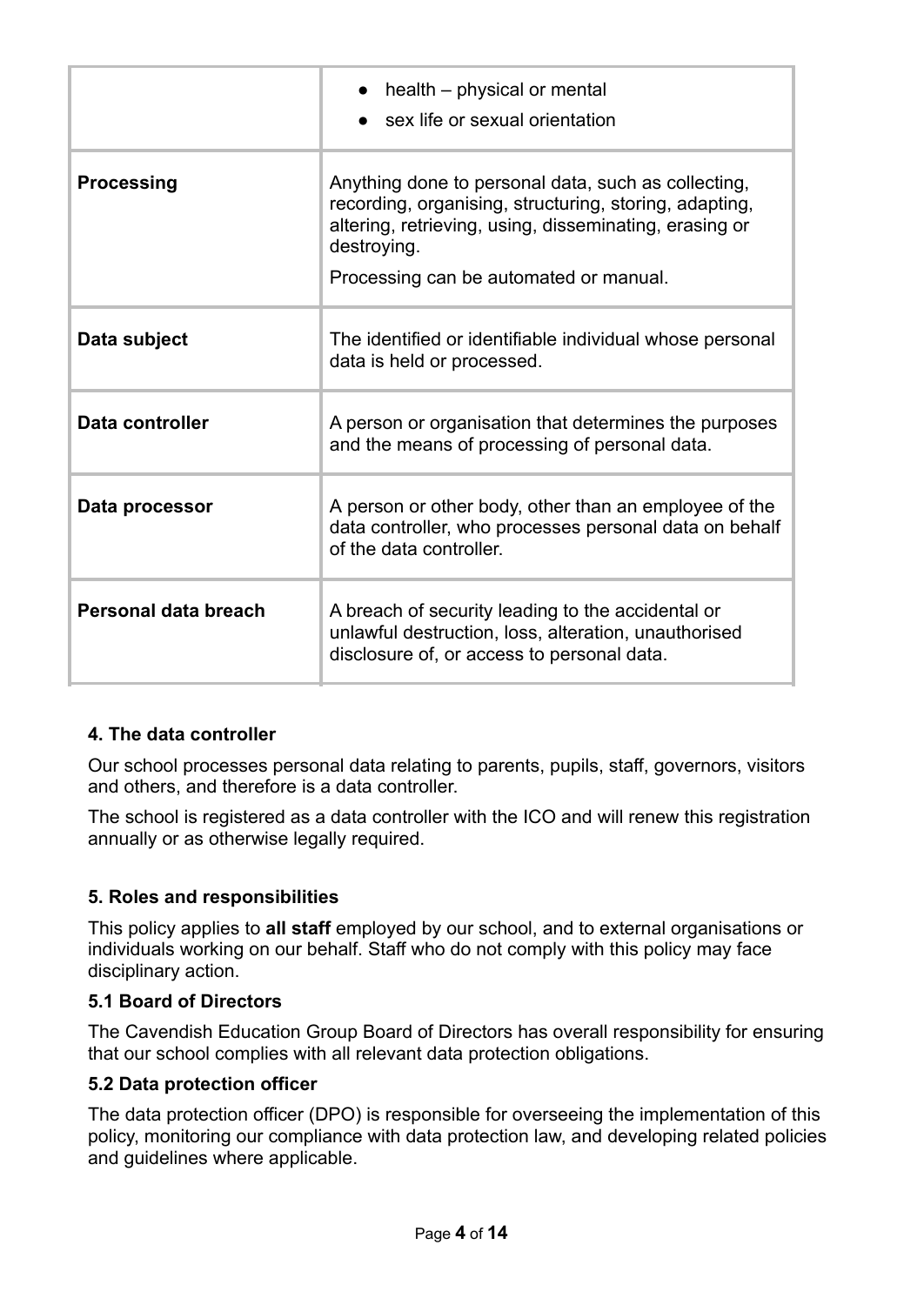They will provide an annual report of their activities directly to the governing board and, where relevant, report to the board their advice and recommendations on school data protection issues.

The DPO is also the first point of contact for individuals whose data the school processes, and for the ICO.

Full details of the DPO's responsibilities are set out in their SLA.

Our DPO is Richard Morley of SchoolPro TLC Limited and is contactable via GDPR@SchoolPro.uk

# **5.3 Headmaster**

The Headmaster acts as the representative of the data controller on a day-to-day basis.

# **5.4 All staff**

Staff are responsible for:

- collecting, storing and processing any personal data in accordance with this policy
- informing the school of any changes to their personal data, such as a change of address
- contacting the DPO in the following circumstances:
	- $\circ$  with any questions about the operation of this policy, data protection law. retaining personal data or keeping personal data secure
	- $\circ$  if they have any concerns that this policy is not being followed
	- $\circ$  if they are unsure whether or not they have a lawful basis to use personal data in a particular way
	- $\circ$  if they need to rely on or capture consent, draft a privacy notice, deal with data protection rights invoked by an individual, or transfer personal data outside the European Economic Area
	- $\circ$  if there has been a data breach
	- $\circ$  whenever they are engaging in a new activity that may affect the privacy rights of individuals
	- $\circ$  if they need help with any contracts or sharing personal data with third parties

# **6. Data protection principles**

The GDPR is based on data protection principles that our school must comply with.

The principles say that personal data must be:

- processed lawfully, fairly and in a transparent manner
- collected for specified, explicit and legitimate purposes
- adequate, relevant and limited to what is necessary to fulfil the purposes for which it is processed
- accurate and, where necessary, kept up to date
- kept for no longer than is necessary for the purposes for which it is processed
- processed in a way that ensures it is appropriately secure

This policy sets out how the school aims to comply with these principles.

#### Page **5** of **14**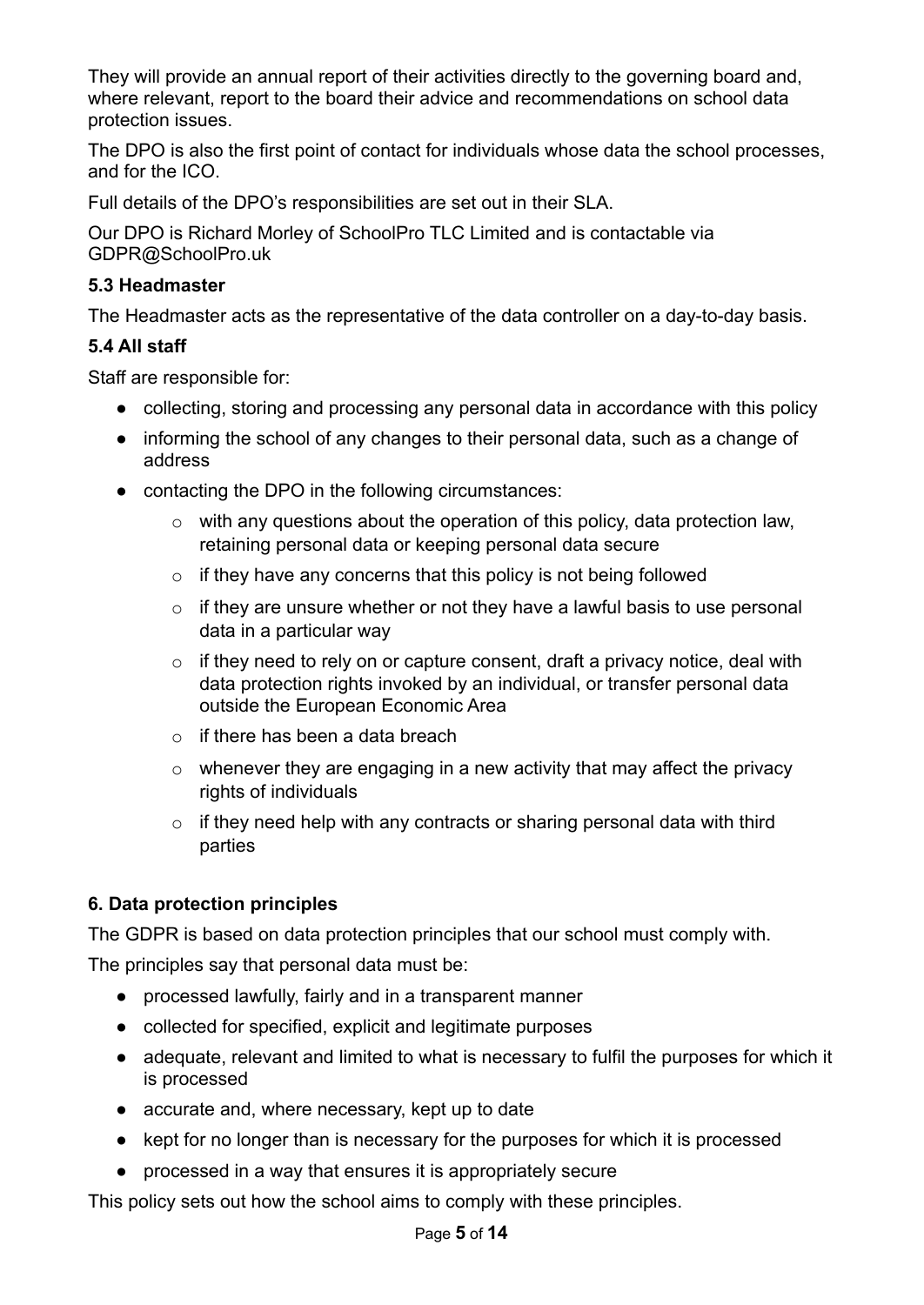# **7. Collecting personal data**

#### **7.1 Lawfulness, fairness and transparency**

We will only process personal data where we have one of six 'lawful bases' (legal reasons) to do so under data protection law:

- The data needs to be processed so that the school can fulfil a contract with the individual, or the individual has asked the school to take specific steps before entering into a contract.
- The data needs to be processed so that the school can comply with a legal obligation.
- The data needs to be processed to ensure the vital interests of the individual e.g. to protect someone's life.
- The data needs to be processed so that the school, as a public authority, can perform a task in the public interest, and carry out its official functions.
- The data needs to be processed for the legitimate interests of the school or a third party (provided the individual's rights and freedoms are not overridden).
- The individual (or their parent/carer when appropriate in the case of a pupil) has freely given clear consent.

For special categories of personal data, we will also meet one of the special category conditions for processing which are set out in the GDPR and Data Protection Act 2018.

If we offer online services to pupils, such as classroom apps, we intend to rely on Public Task as a basis for processing, where this is not appropriate we will get parental consent for processing (except for online counselling and preventive services).

Whenever we first collect personal data directly from individuals, we will provide them with the relevant information required by data protection law.

#### **7.2 Limitation, minimisation and accuracy**

We will only collect personal data for specified, explicit and legitimate reasons. We will explain these reasons to the individuals when we first collect their data.

If we want to use personal data for reasons other than those given when we first obtained it, we will inform the individuals concerned before we do so, and seek consent where necessary.

Staff must only process personal data where it is necessary in order to do their jobs.

When staff no longer need the personal data they hold, they must ensure it is deleted or anonymised. This will be done in accordance with the school's record retention schedule.

### **8. Sharing personal data**

We will not normally share personal data with anyone else, but may do so where:

- there is an issue with a pupil or parent/carer that puts the safety of our staff at risk
- we need to liaise with other agencies we may seek consent if necessary before doing this
- our suppliers or contractors need data to enable us to provide services to our staff and pupils – for example, IT and communication companies, education support companies, and those that provide tools for learning. When doing this, we will: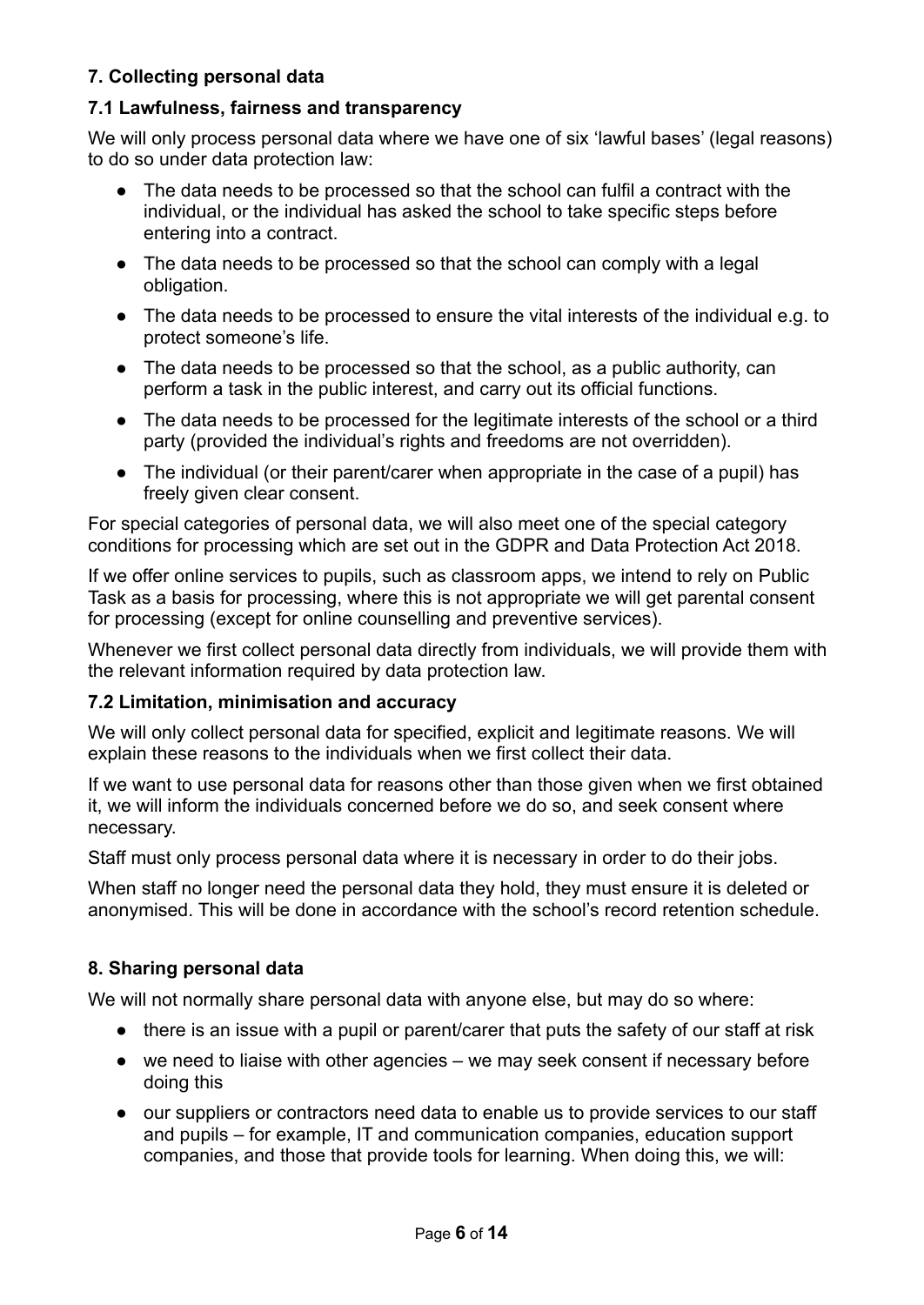- $\circ$  only appoint suppliers or contractors which can provide sufficient quarantees that they comply with data protection law
- o establish a data sharing agreement with the supplier or contractor, either in the contract or as a standalone agreement, to ensure the fair and lawful processing of any personal data we share
- $\circ$  only share data that the supplier or contractor needs to carry out their service, and information necessary to keep them safe while working with us

We will also share personal data with law enforcement and government bodies where we are legally required to do so, including for:

- the prevention or detection of crime and/or fraud
- the apprehension or prosecution of offenders
- the assessment or collection of tax owed to HMRC
- in connection with legal proceedings
- where the disclosure is required to satisfy our safeguarding obligations
- research and statistical purposes, as long as personal data is sufficiently anonymised or consent has been provided

We may also share personal data with emergency services and local authorities to help them to respond to an emergency situation that affects any of our pupils or staff.

Where we transfer personal data to a country or territory outside the European Economic Area, we will do so in accordance with data protection law.

# **9. Subject access requests and other rights of individuals**

### **9.1 Subject access requests**

Individuals have a right to make a 'subject access request' to gain access to personal information that the school holds about them. This includes:

- confirmation that their personal data is being processed
- access to a copy of the data
- the purposes of the data processing
- the categories of personal data concerned
- who the data has been, or will be, shared with
- how long the data will be stored for, or if this isn't possible, the criteria used to determine this period
- the source of the data, if not the individual
- whether any automated decision-making is being applied to their data, and what the significance and consequences of this might be for the individual

Subject access requests must be submitted in writing, either by letter or email to the DPO. They should include:

- name of individual
- correspondence address
- contact number and email address
- details of the information requested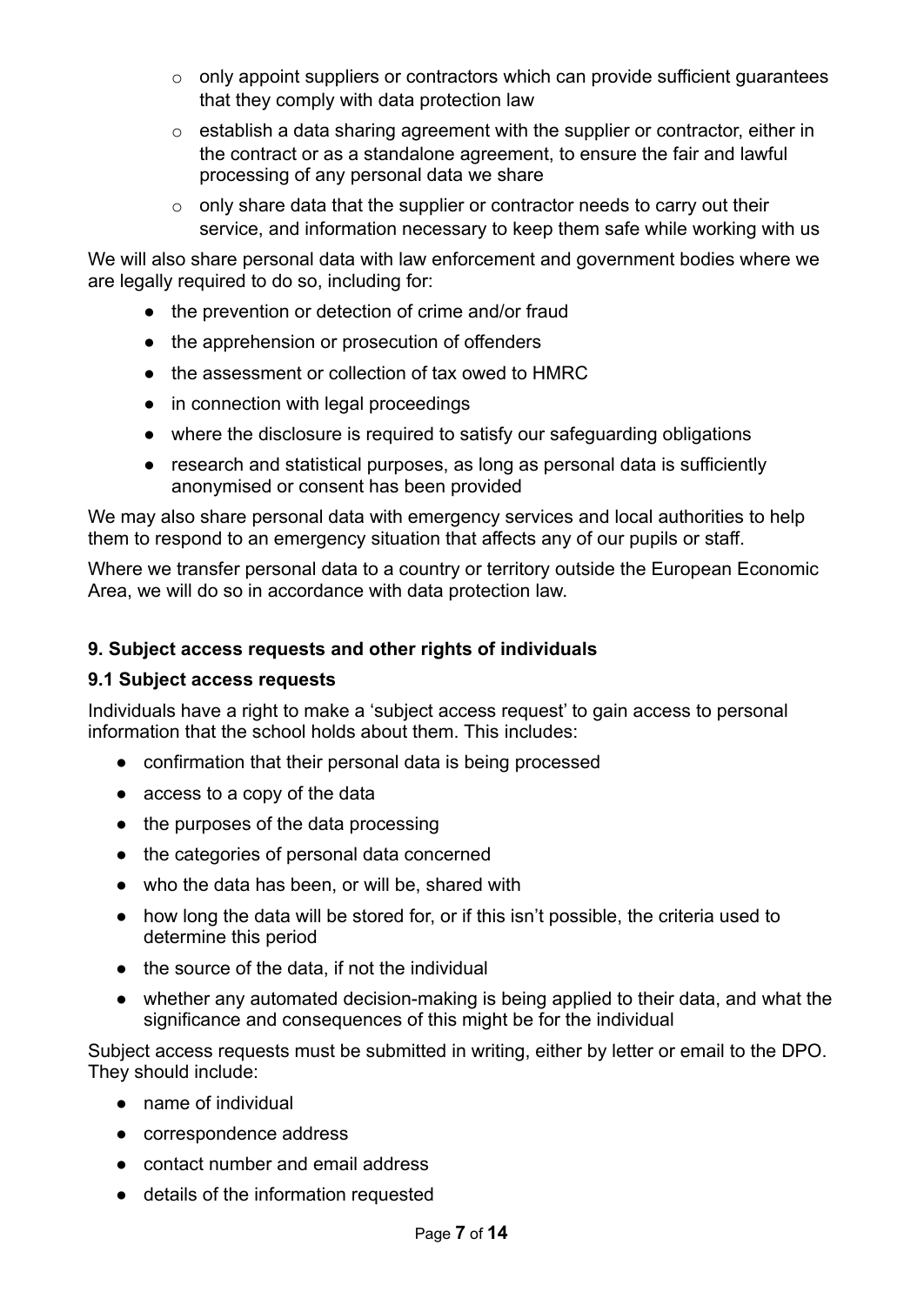If staff receive a subject access request they must immediately forward it to the DPO / **Headmaster** 

# **9.2 Children and subject access requests**

Personal data about a child belongs to that child, and not the child's parents or carers. For a parent or carer to make a subject access request with respect to their child, the child must either be unable to understand their rights and the implications of a subject access request, or have given their consent.

Children below the age of 12 are generally not regarded to be mature enough to understand their rights and the implications of a subject access request. Therefore, most subject access requests from parents or carers of pupils under 12 at our school may be granted without the express permission of the pupil. This is not a rule and a pupil's ability to understand their rights will always be judged on a case-by-case basis.

Children above the age of 12 are generally regarded to be mature enough to understand their rights and the implications of a subject access request. Therefore, where appropriate based on the individual's capacity in the view of the school, most subject access requests from parents or carers of pupils over 12 at our school may not be granted without the express permission of the pupil. This is not a rule and a pupil's ability to understand their rights will always be judged on a case-by-case basis.

#### **9.3 Responding to subject access requests**

When responding to requests, we:

- may ask the individual to provide 2 forms of identification
- may contact the individual via phone to confirm the request was made
- will respond without delay and within 1 month of receipt of the request
- will provide the information free of charge
- may tell the individual we will comply within 3 months of receipt of the request, where a request is complex or numerous. We will inform the individual of this within 1 month, and explain why the extension is necessary

We will not disclose information if it:

- might cause serious harm to the physical or mental health of the pupil or another individual
- would reveal that the child is at risk of abuse, where the disclosure of that information would not be in the child's best interests
- is contained in adoption or parental order records
- is given to a court in proceedings concerning the child

If the request is unfounded or excessive, we may refuse to act on it, or charge a reasonable fee which takes into account administrative costs.

A request will be deemed to be unfounded or excessive if it is repetitive or asks for further copies of the same information.

When we refuse a request, we will tell the individual why, and tell them they have the right to complain to the ICO.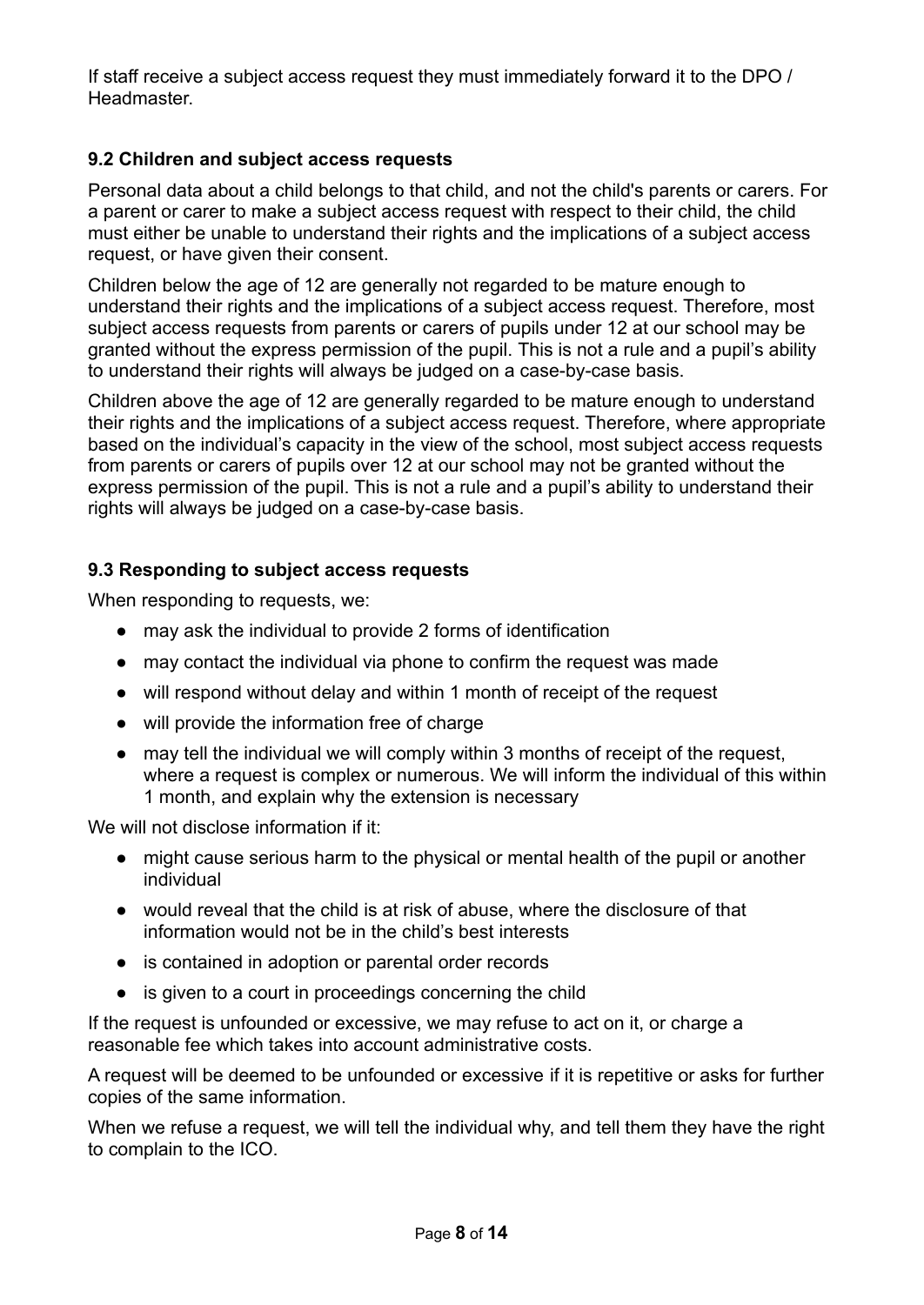# **9.4 Other data protection rights of the individual**

In addition to the right to make a subject access request (see above), and to receive information when we are collecting their data about how we use and process it (see section 7), individuals also have the right to:

- withdraw their consent to processing at any time, where consent is the basis for processing
- ask us to rectify, erase or restrict processing of their personal data, or object to the processing of it (in certain circumstances)
- prevent use of their personal data for direct marketing
- challenge processing which has been justified on the basis of public interest
- request a copy of agreements under which their personal data is transferred outside of the European Economic Area
- object to decisions based solely on automated decision making or profiling (decisions taken with no human involvement, that might negatively affect them)
- prevent processing that is likely to cause damage or distress
- be notified of a data breach in certain circumstances
- make a complaint to the ICO
- ask for their personal data to be transferred to a third party in a structured, commonly used and machine-readable format (in certain circumstances)

Individuals should submit any request to exercise these rights to the Headmaster or DPO. If staff receive such a request, they must immediately forward it to the DPO or **Headmaster** 

# **10. Parental requests to see the educational record**

Parents, or those with parental responsibility, have a legal right to free access to their child's educational record.

# **11. CCTV**

We use CCTV in various locations around the school site to ensure it remains safe. We will adhere to the ICO's [code of practice](https://ico.org.uk/media/for-organisations/documents/1542/cctv-code-of-practice.pdf) for the use of CCTV.

We do not need to ask individuals' permission to use CCTV, but we make it clear where individuals are being recorded. Security cameras are clearly visible and accompanied by prominent signs explaining that CCTV is in use.

Any enquiries about the CCTV system should be directed to the Headmaster.

# **12. Photographs and videos**

As part of our school activities, we may take photographs and record images of individuals within our school.

We will not seek consent from parents/carers for photographs and videos to be taken of their child for educational purposes for use in the classroom and school displays. We will process these images under the legal basis of Public Task.

We will obtain written consent upon admission from parents/carers for photographs and videos to be taken of their child for communication, marketing and promotional materials.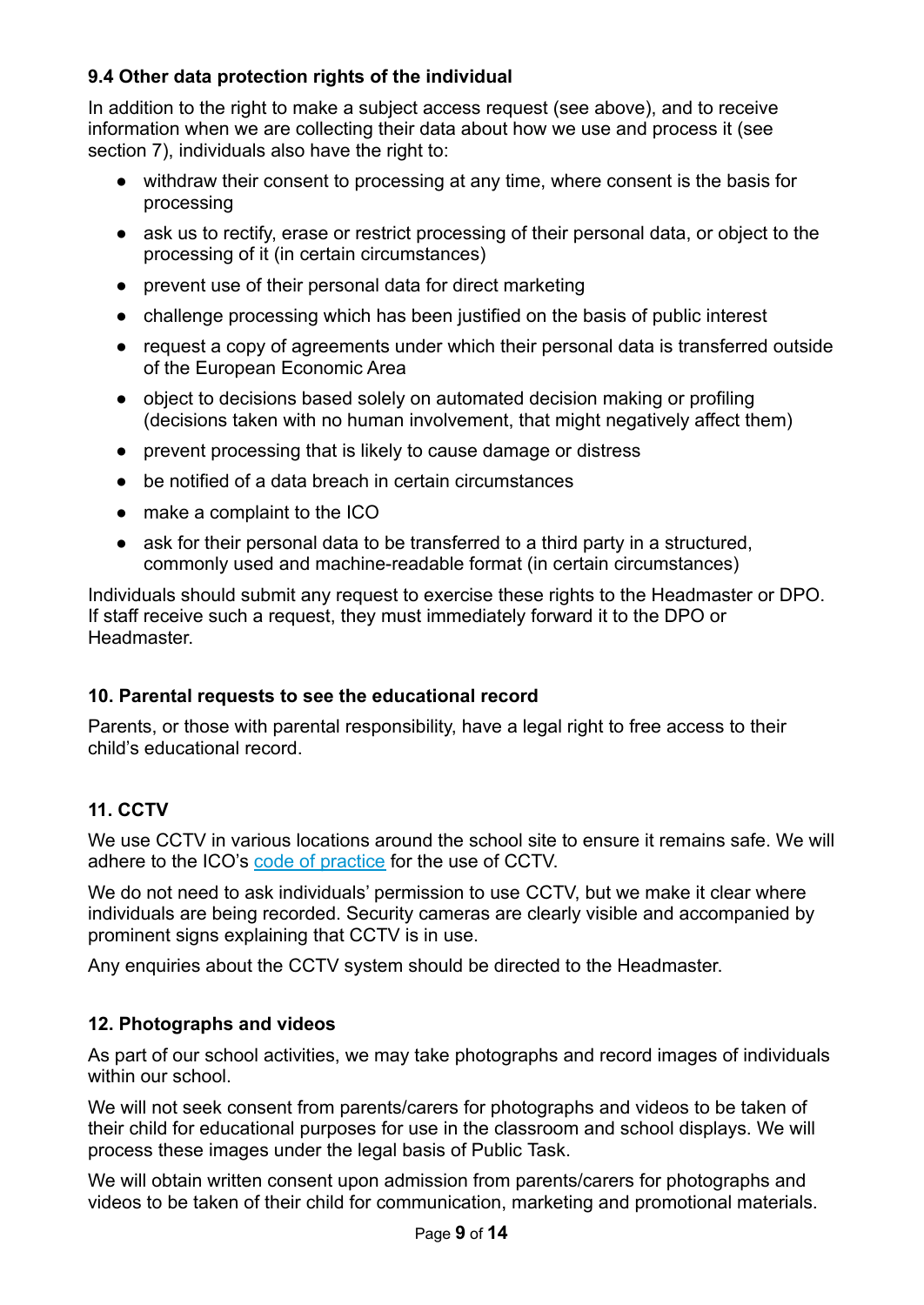We will clearly explain how the photograph and/or video will be used to both the parent/carer and pupil.

Uses may include:

- Within school on public area notice boards and in school magazines, brochures, newsletters, etc.
- Outside of school by external agencies such as the school photographer, newspapers, campaigns
- Online on our school website or social media pages

Consent can be refused or withdrawn at any time. If consent is withdrawn, we will delete the photograph or video and not distribute it further.

When using photographs and videos in this way we will not usually accompany them with any other personal information about the child, to ensure they cannot be identified.

See our Safeguarding policy for more information on our use of photographs and videos.

# **13. Data protection by design and default**

We will put measures in place to show that we have integrated data protection into all of our data processing activities, including:

- Appointing a suitably qualified DPO, and ensuring they have the necessary resources to fulfil their duties and maintain their expert knowledge
- Only processing personal data that is necessary for each specific purpose of processing, and always in line with the data protection principles set out in relevant data protection law (see section 6)
- Completing privacy impact assessments where the school's processing of personal data presents a high risk to rights and freedoms of individuals, and when introducing new technologies (the DPO will advise on this process)
- Integrating data protection into internal documents including this policy, any related policies and privacy notices
- Regularly training members of staff on data protection law, this policy, any related policies and any other data protection matters; we will also keep a record of attendance
- Regularly conducting reviews and audits to test our privacy measures and make sure we are compliant
- Maintaining records of our processing activities, including:
	- o For the benefit of data subjects, making available the name and contact details of our school and DPO and all information we are required to share about how we use and process their personal data (via our privacy notices)
	- $\circ$  For all personal data that we hold, maintaining an internal record of the type of data, data subject, how and why we are using the data, any third-party recipients, how and why we are storing the data, retention periods and how we are keeping the data secure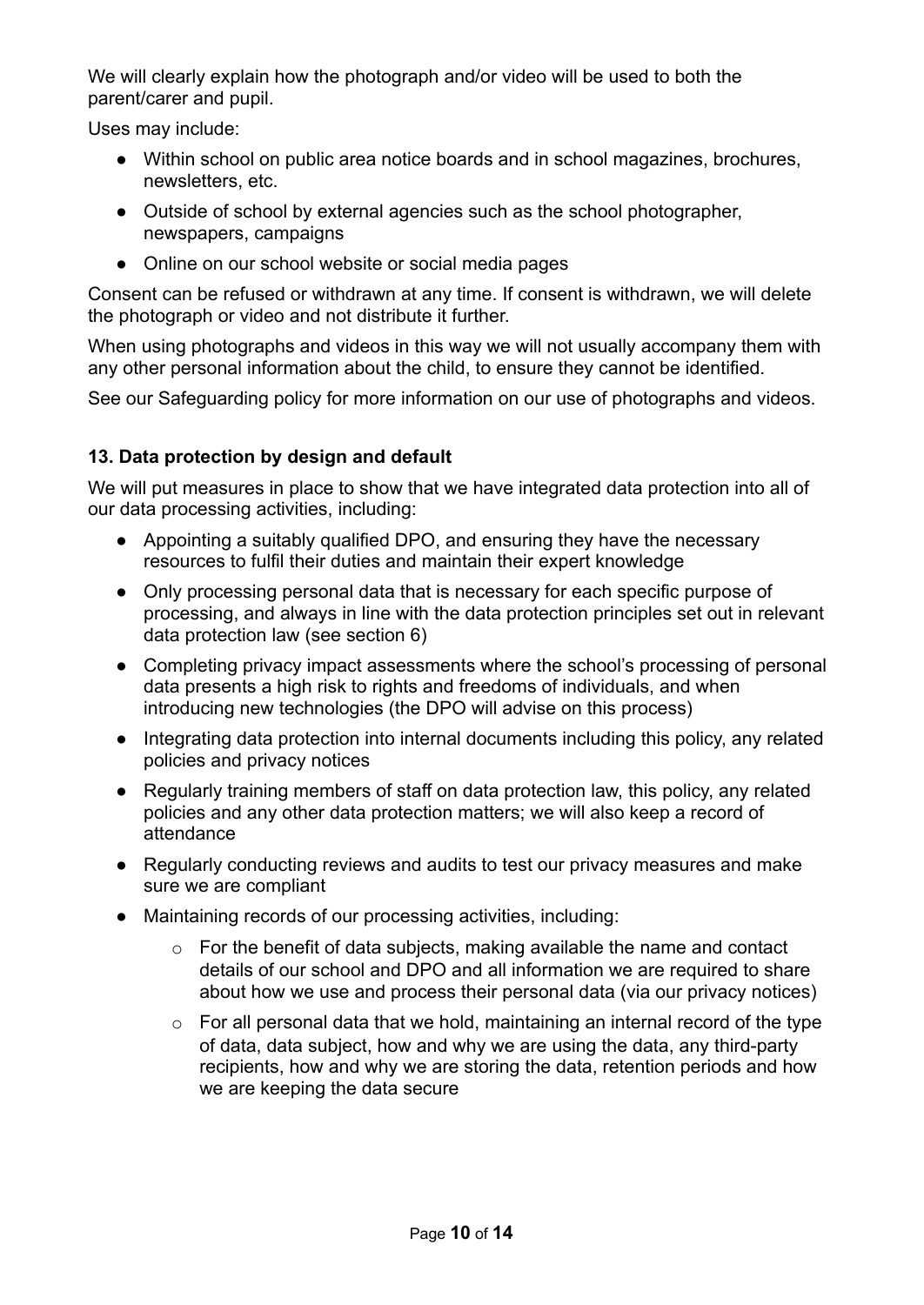We will obtain written consent from parents/carers, or pupils aged 17 and over, for photographs and videos to be taken of pupils for communication, marketing and promotional materials.

Where we need parental consent, we will clearly explain how the photograph and/or video will be used to both the parent/carer and pupil. Where we don't need parental consent, we will clearly explain to the pupil how the photograph and/or video will be used.

# **14. Data security and storage of records**

We will protect personal data and keep it safe from unauthorised or unlawful access, alteration, processing or disclosure, and against accidental or unlawful loss, destruction or damage.

In particular:

- Paper-based records and portable electronic devices, such as laptops and hard drives that contain personal data are kept securely when not in use.
- Papers containing confidential personal data must not be left on office and classroom desks, on staff room tables, pinned to notice/display boards, or left anywhere else where there is general access.
- Where personal information needs to be taken off site, staff must follow the relevant school procedures and ensure all records and copies are returned to the school.
- Passwords that are at least 8 characters long containing letters and numbers are used to access school computers, laptops and other electronic devices. Staff and pupils are reminded to change their passwords at regular intervals.
- Encryption software is used to protect all portable devices and removable media, such as laptops.
- Staff, pupils or governors who store personal information on their personal devices are expected to follow the same security procedures as for school-owned equipment (see our Staff Acceptable Use Policy for IT and Computer Systems).
- Where we need to share personal data with a third party, we carry out due diligence and take reasonable steps to ensure it is stored securely and adequately protected (see section 8).

### **15. Disposal of records**

Personal data that is no longer needed will be disposed of securely. Personal data that has become inaccurate or out of date will also be disposed of securely, where we cannot or do not need to rectify or update it.

For example, we will shred or incinerate paper-based records, and overwrite or delete electronic files. We may also use a third party to safely dispose of records on the school's behalf. If we do so, we will require the third party to provide sufficient guarantees that it complies with data protection law.

### **16. Personal data breaches**

The school will make all reasonable endeavours to ensure that there are no personal data breaches.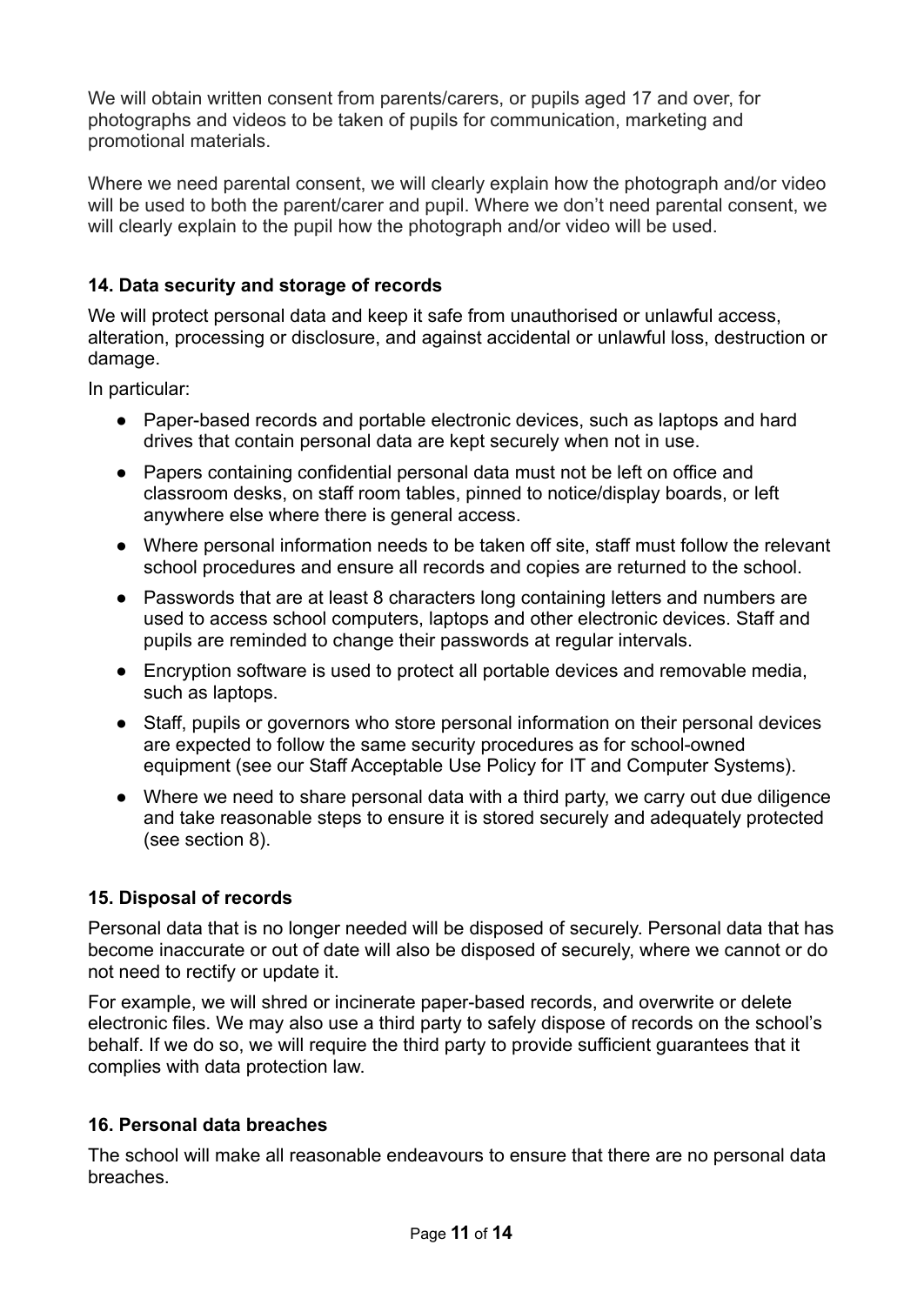In the unlikely event of a suspected data breach, we will follow the procedure set out in appendix 1.

When appropriate, we will report the data breach to the ICO within 72 hours. Such breaches in a school context may include, but are not limited to:

- A non-anonymised dataset being published on the school website which shows the exam results of pupils eligible for the pupil premium
- Safeguarding information being made available to an unauthorised person
- The theft of a school laptop containing non-encrypted personal data about pupils

# **17. Training**

All staff and governors are provided with data protection training as part of their induction process.

Data protection will also form part of continuing professional development, where changes to legislation, guidance or the school's processes make it necessary.

#### **18. Monitoring arrangements**

This policy will be reviewed and updated every year and shared with the full governing board.

### **Appendix 1: Personal data breach procedure**

This procedure is based on [guidance on personal data](https://ico.org.uk/for-organisations/guide-to-the-general-data-protection-regulation-gdpr/personal-data-breaches/) breaches produced by the ICO.

- On finding or causing a breach, or potential breach, the staff member or data processor must immediately notify the Headmaster.
- The Headmaster will investigate the report, and determine whether a breach has occurred. To decide, the Headmaster will consider whether personal data has been accidentally or unlawfully:
	- o lost
	- o stolen
	- o destroyed
	- o altered
	- o disclosed or made available where it should not have been
	- o made available to unauthorised people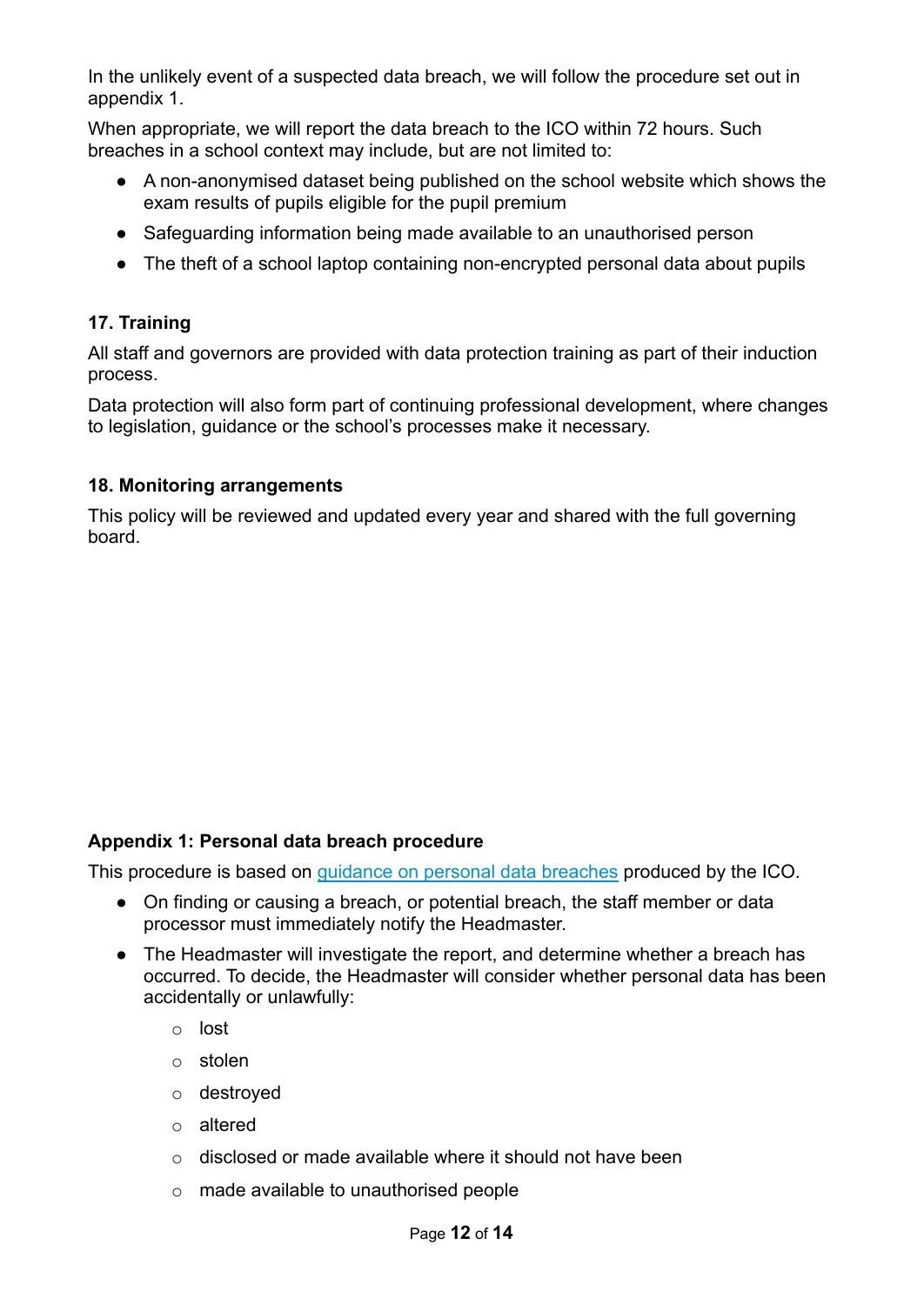- The Headmaster will seek advice from the DPO and alert the lead governors
- The Headmaster will make all reasonable efforts to contain and minimise the impact of the breach, assisted by the DPO and relevant staff members or data processors where necessary. (Actions relevant to specific data types are set out at the end of this procedure)
- The DPO will assess the potential consequences, based on how serious they are, and how likely they are to happen based on the Headmaster investigation to advise the Headmaster further.
- The DPO in conjunction with the Headmaster, will work out whether the breach must be reported to the ICO. This must be judged on a case-by-case basis. To decide, the DPO will consider whether the breach is likely to negatively affect people's rights and freedoms, and cause them any physical, material or non-material damage (e.g. emotional distress), including through:
	- $\circ$  loss of control over their data
	- o discrimination
	- o identify theft or fraud
	- o financial loss
	- o unauthorised reversal of pseudonymisation (for example, key-coding)
	- $\circ$  damage to reputation
	- o loss of confidentiality
	- $\circ$  any other significant economic or social disadvantage to the individual(s) concerned

If it's likely that there will be a risk to people's rights and freedoms, the DPO will notify the ICO.

- The Headmaster will document the decision (either way), in case it is challenged at a later date by the ICO or an individual affected by the breach. Documented decisions are stored in the Breach-Log document in electronic format.
- Where the ICO must be notified, the DPO or Headmaster will do this via the ['report](https://ico.org.uk/for-organisations/report-a-breach/) [a breach' page of the ICO website](https://ico.org.uk/for-organisations/report-a-breach/). As required, the report will set out:
	- $\circ$  a description of the nature of the personal data breach including, where possible:
		- the categories and approximate number of individuals concerned
		- the categories and approximate number of personal data records concerned
	- o the name and contact details of the DPO
	- $\circ$  a description of the likely consequences of the personal data breach
	- $\circ$  a description of the measures that have been, or will be taken, to deal with the breach and mitigate any possible adverse effects on the individual(s) concerned
- If all the above details are not yet known, the School will report as much as they can within 72 hours. The report will explain that there is a delay, the reasons why, and